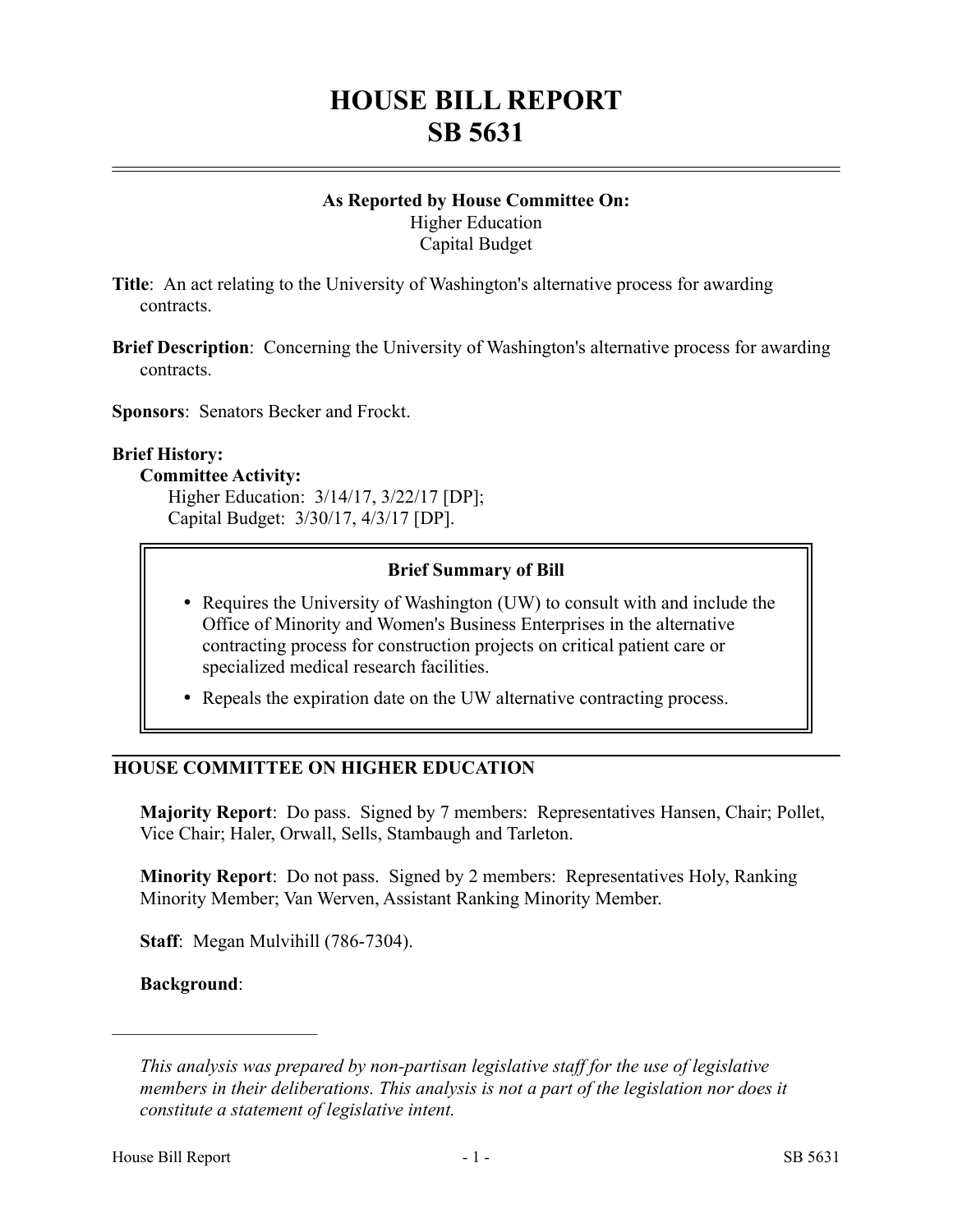The University of Washington's Alternative Contracting Process.

The Legislature created an alternative process for the University of Washington (UW) to award contracts for construction and remodeling projects on critical patient care or highly specialized medical research facilities in 2010. The projects must cost less than \$5 million. The UW maintains a list of prequalified contractors for these projects, known as the Critical Patient Care and Specialized Medical Research Facilities Roster (Roster). The Roster is published once a year in a newspaper with a statement soliciting qualified contractors. Eligible contractors who wish to be added to the list must keep current records of their licenses, certifications, registrations, bonding, and insurance on file with the UW. There is an evaluation committee who determines which contractors are added to the Roster based on various criteria, such as the contractor's past performance on similar projects and the contractor's capacity to complete the project.

The Legislature enacted the UW alternative contracting process with a 2014 sunset review by the Joint Legislative Audit Review Committee (JLARC) and an initial expiration date of June 30, 2015. The JLARC recommended in their review that the Legislature reauthorize the alternative process and made a few recommendations regarding improving project timeliness and tracking the use of minority- and women-owned subcontractors. The UW alternative contracting process was reauthorized for an additional two years, with an expiration date of June 30, 2017.

The Office of Minority and Women's Business Enterprises.

Washington's Office of Minority and Women's Business Enterprises (OMWBE) was established in 1983 to promote equity and increase participation in public contracting and procurement for small businesses owned by minorities, women, and disadvantaged persons. The OMWBE certifies and maintains a list of small businesses that qualify.

–––––––––––––––––––––––––––––––––

# **Summary of Bill**:

The UW must publish the Roster with the OMWBE, in addition to a newspaper. The UW must receive input from the OMWBE about the records of the contractors eligible to be placed on the Roster. The evaluation committee must include one representative from both the minority-owned business community and the women-owned business community. In addition, the evaluation criteria used by the evaluation committee must also include:

- the contractor's record of including the OMWBE's certified minority, women, veteran, and small businesses; and
- the contractor's past history of using small, disadvantaged, minority, women, and minority women business enterprises over the past five years on projects of \$5 million or less, and the contractor's proposed outreach plan and commitment to include such business enterprises.

The UW's business diversity program must establish aspirational goals for small, disadvantaged, minority, women, and minority women business enterprises for each roster based on the projected subcontracting opportunities.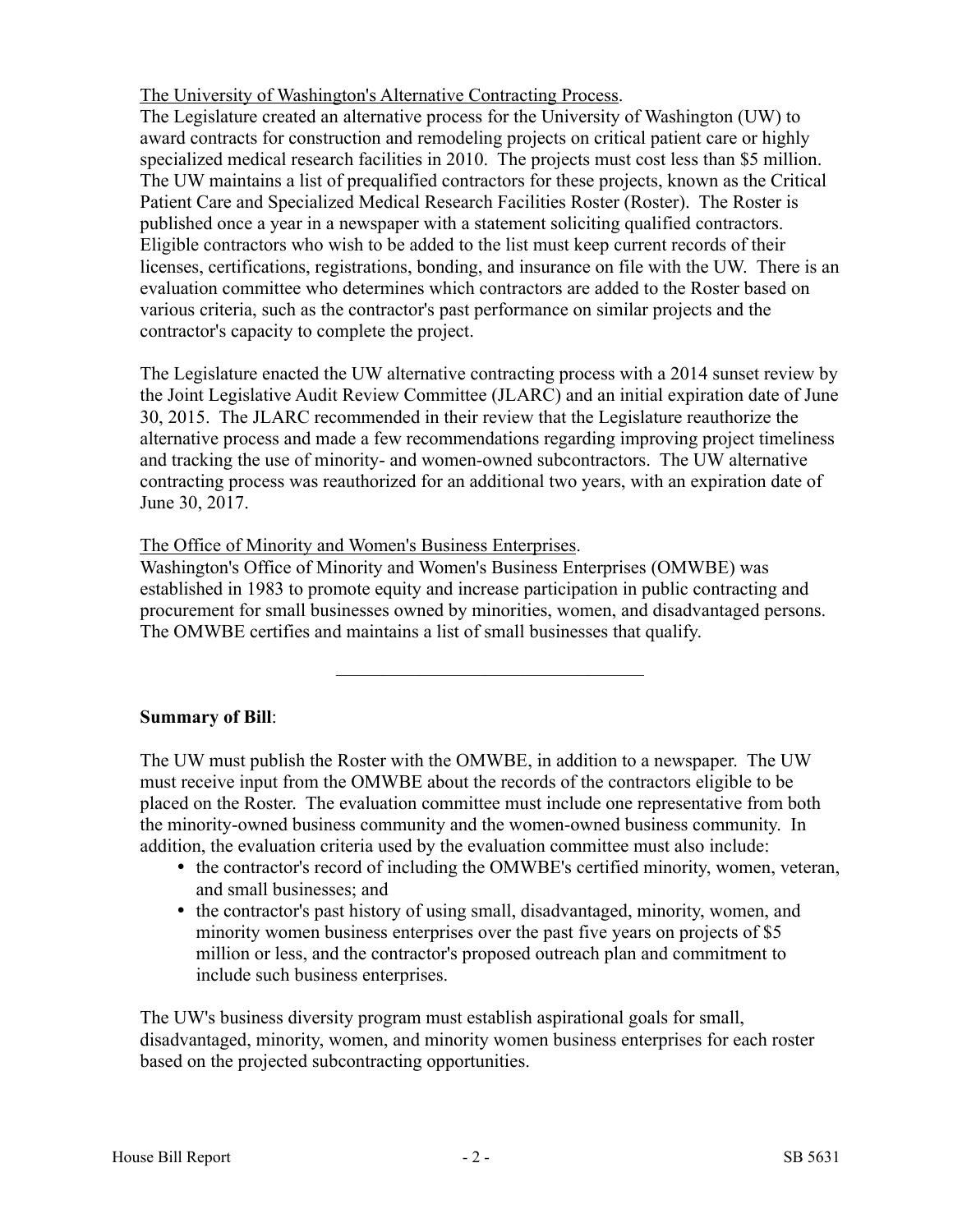The annual report the UW provides to the Capital Projects Advisory Review Board must include use rates of the OMWBE's certified small, disadvantaged, veteran, women, and minority-owned businesses on projects. The UW must also require contractors to solicit proposals from the OMWBE's certified firms.

The expiration date of June 30, 2017, for UW's alternative contracting process, is repealed.

–––––––––––––––––––––––––––––––––

**Appropriation**: None.

**Fiscal Note**: Available.

**Effective Date**: The bill contains an emergency clause and takes effect on June 30, 2017.

#### **Staff Summary of Public Testimony**:

(In support) The Senate Bill is identical to the House Bill, and this is a critical bill that removes the sunset expiration date. It also implements the recommendations from the Joint Legislative Audit and Review Committee, including that the UW should track the use of the OMWBE's certified businesses. The alternative contracting process outperforms in terms of getting contracts done, and this work takes a specialized workforce. This bill is about two things: inclusiveness and transparency. The critical care roster has existed for seven years, and in that seven years there has not been a minority- or woman-owned firm on the roster. This is severe underutilization on the university's part. The UW could do targeted outreach and be more aggressive about informing the OMWBE businesses about the Roster. The UW has identified a minority-owned firm that was not aware of the Roster that is now submitting their qualifications. This firm will be vetted by the evaluation committee and may or may not make the Roster, but at least now there is a minority-owned firm as a candidate. This is about connecting with women- and minority-owned businesses so they can get their voices heard.

(Opposed) None.

**Persons Testifying**: Senator Becker, prime sponsor; and Joe Dacca and Jim Evans, University of Washington.

**Persons Signed In To Testify But Not Testifying**: None.

# **HOUSE COMMITTEE ON CAPITAL BUDGET**

**Majority Report**: Do pass. Signed by 17 members: Representatives Tharinger, Chair; Doglio, Vice Chair; Peterson, Vice Chair; DeBolt, Ranking Minority Member; Smith, Assistant Ranking Minority Member; Dye, Johnson, Koster, Kraft, Macri, Morris, Reeves, Ryu, Sells, Steele, Stonier and J. Walsh.

**Staff:** Christine Thomas (786-7142).